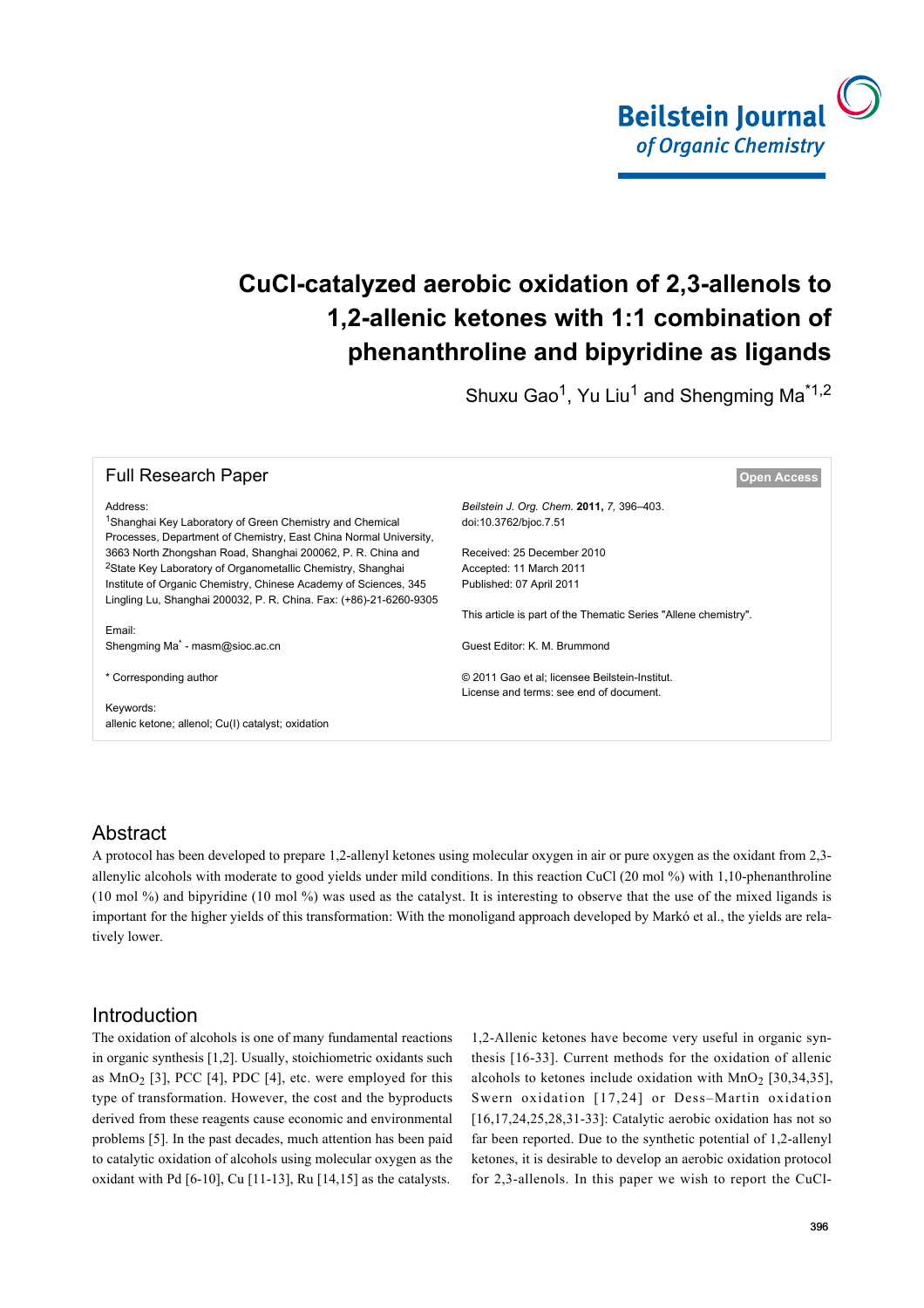catalyzed aerobic oxidation of 2,3-allenols by applying a mixed ligand approach using copper as the catalyst [\[12,13\]](#page-7-5).

# Results and Discussion

After screening the Pd- [\[6-10\]](#page-6-4) and Ru-catalyzed [\[14,15\]](#page-7-1) protocols without success, we began a study of the oxidation of 2-hexyl-1-phenylbuta-2,3-diene-1-ol (1a) with O<sub>2</sub> based on the pioneering study of oxidation of normal simple alcohols by Markó et al. [\[12\]](#page-7-5). Under the original conditions [\[12\]](#page-7-5), the expected allenylic ketone **2a** was obtained in 59% yield when CuCl and 1,10-phenanthroline were used ([Table 1,](#page-1-0) entry 1). A series of bases and solvents were then screened for the oxidation of **1a**. The results are summarized in [Table 1](#page-1-0) and [Table 2.](#page-1-1) We found that (1)  $K_2CO_3$  is the most effective base ([Table 1,](#page-1-0) entry 1) and that organic bases such as  $NEt<sub>3</sub>$  and DBU are generally ineffective [\(Table 1](#page-1-0), entries 6 and 7); (2) toluene is the best solvent ([Table 2\)](#page-1-1).

In order to improve the yield further, we examined the effect of ligands. When 2,2'-bipyridine, which has a weaker coordinating ability, was used [\[36\]](#page-7-6), the yield of **2a** was lower ([Table 3,](#page-2-0) entry 2). With 4,7-diphenyl-1,10-phenanthroline the

<span id="page-1-0"></span>

<sup>a</sup>The reaction was carried out using 0.3 mmol of **1a**, 20 mol % of CuCl, 20 mol % of phen, 20 mol % of DBAD, and 2.0 equiv of base in 3 mL of toluene under 1 atm of oxygen unless otherwise stated.  $b1$ H NMR yield using  $CH_2Br_2$  as the internal standard. <sup>c</sup>1.0 equiv  $K_2CO_3$  was used. <sup>d</sup>Isolated yield. <sup>e</sup>50% of 1a was recovered as determined by <sup>1</sup>H NMR analysis. f15 mol % of catalyst was used. g32% of **1a** was recovered by column chromatography. h53% of **1a** was recovered as determined by <sup>1</sup>H NMR analysis. <sup>i</sup>100 mg of 3 Å MS and 20 mol % of KOH was used. j28% of **1a** was recovered as determined by 1H NMR analysis. k70% of **1a** was recovered as determined by 1H NMR analysis. l72% of **1a** was recovered by column chromatography.

<span id="page-1-1"></span>

| HО    | $n$ -Hex<br>Ph<br>1a | 20 mol % CuCl<br>20 mol % phen<br>20 mol % DBAD<br>1.0 equiv $K_2CO_3$<br>$O_2$ (1 atm)<br>solvent, rt | $n$ -Hex<br>Ph<br>2a  |
|-------|----------------------|--------------------------------------------------------------------------------------------------------|-----------------------|
| entry | solvent              | time(h)                                                                                                | yield of $2a$ $(\%)$  |
| 1     | toluene              | 40                                                                                                     | 59 <sup>b</sup>       |
| 2     | CH <sub>3</sub> CN   | 48                                                                                                     | <b>NR<sup>c</sup></b> |
| 3     | <b>DCE</b>           | 47                                                                                                     | 31 <sup>d</sup>       |
| 4     | CHCl <sub>3</sub>    | 47                                                                                                     | 20 <sup>e</sup>       |
| 5     | <b>DMF</b>           | 47                                                                                                     | $NR^{f}$              |

<sup>a</sup>The reaction was carried out using 0.3 mmol of **1a**, 20 mol % of CuCl, 20 mol % of phen, 20 mol % of DBAD, and 1.0 equiv of  $K_2CO_3$  in 3 mL of solvent under 1 atm of oxygen. <sup>b</sup>Isolated yield. <sup>c</sup>64% of 1a was recovered as determined by <sup>1</sup>H NMR analysis. <sup>d1</sup>H NMR yield using CH2Br2 as the internal standard. e78% of **1a** was recovered as determined by 1H NMR analysis. f76% of **1a** was recovered as determined by <sup>1</sup>H NMR analysis.

yield was slightly improved to 66% ([Table 3](#page-2-0), entry 3). These experimental results obviously indicated that the CuClcatalyzed oxidation of allenic alcohol was influenced by the coordinating ability of nitrogen ligands. Consequently, we carried out the reaction with a mixture of a stronger coordinating ligand together with a relatively weaker coordinating ligand. Indeed, it was interesting to observe that when 4,7 diphenyl-1,10-phenanthroline and 2,2'-bipyridine were mixed in the ratio of 1:1 [\[37,38\],](#page-7-7) the isolated yield was improved to 82% ([Table 3](#page-2-0), entry 6). The yield with 1,10-phenanthroline and 2,2' bipyridine (1:1) was 83% ([Table 3](#page-2-0), entry 10). However, 4,7 diphenyl-1,10-phenanthroline is relatively expensive (1 g, \$ 94, Aldrich), so the cheaper 1,10-phenanthroline (5 g, \$ 26.4, Aldrich) was used for further study. The effect of ratio of 1,10 phenanthroline vs 2,2'-bipyridine on the yield was also studied: A ratio of 1:1 proved to be the best ([Table 3,](#page-2-0) entries 7–12). This may be explained by considering that the coordination of 2,2' bipyridine is important for the formation of the catalytically active species and may be easily replaced with that of the alcohol. We also tried *N*-methylimidazole (NMI), which was used in oxidation of primary aliphatic alcohols reported by Markó et al. [\[13\]](#page-7-8), however, both the turnover and yield were low [\(Table 3](#page-2-0), entry 14). Both 2,9-dimethyl-4,7-diphenyl-1,10 phenanthroline and iPr-Pybox were ineffective in this reaction ([Table 3,](#page-2-0) entries 4 and 5).

Some other Cu(I) catalysts, such as CuBr, CuI, and CuCN were also investigated, but no higher yield was achieved ([Table 4](#page-3-0)). Further studies led to the observation that air (300 psi, 35  $\degree$ C (oil bath)) could be used instead of pure oxygen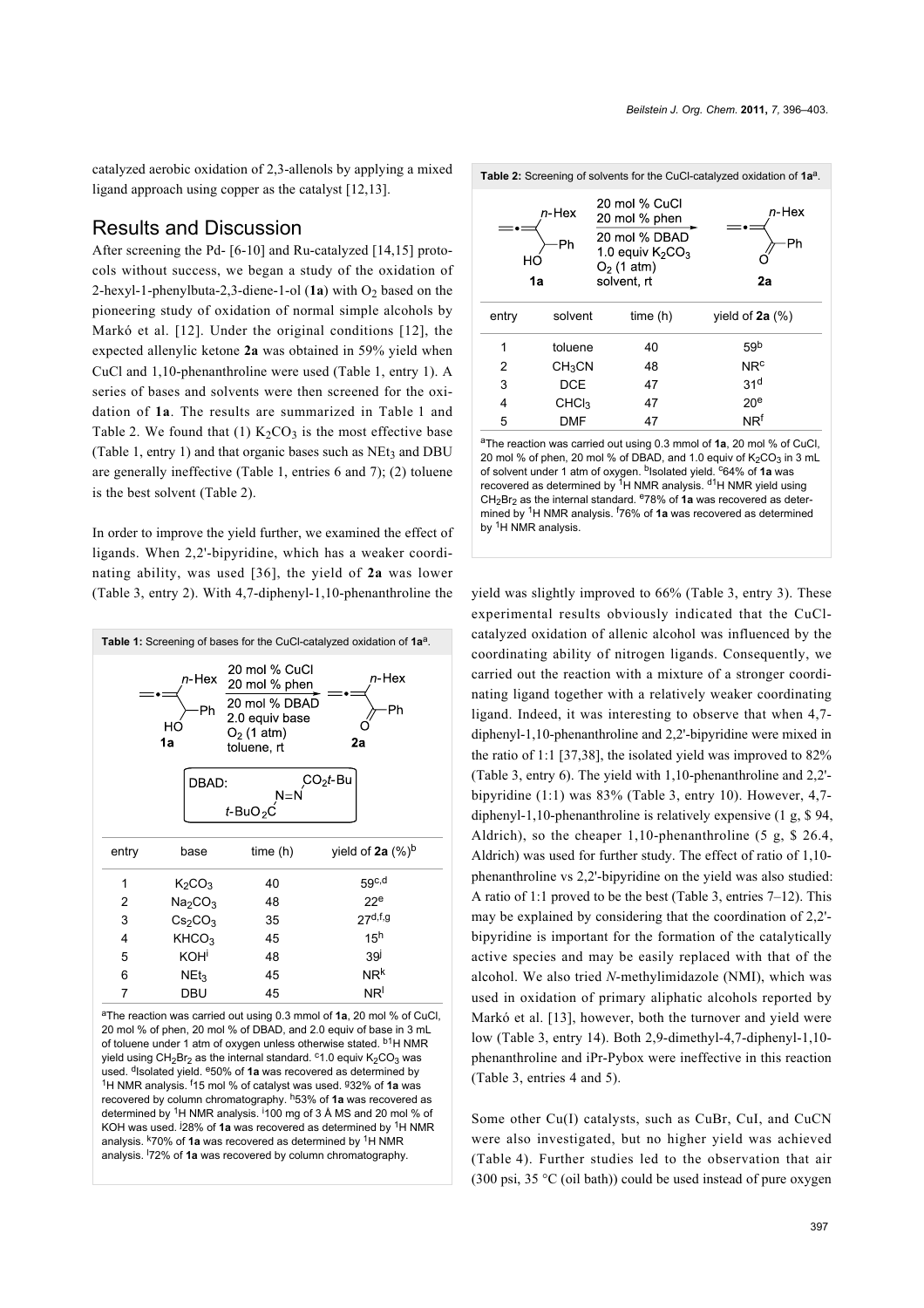<span id="page-2-0"></span>

<sup>a</sup>The reaction was carried out using 0.3 mmol of **1a**, 20 mol % of CuCl, 20 mol % of nitrogen ligand, 20 mol % of DBAD, and 1.0 equiv of K<sub>2</sub>CO<sub>3</sub> in 3 mL of toluene under 1 atm of oxygen. b1H NMR yields determined by 300 MHz, 1H NMR analysis using CH2Br2 as the internal standard. c52% of **1a** was recovered as determined by 1H NMR analysis. d87% of **1a** was recovered as determined by 1H NMR analysis. e82% of **1a** was recovered as determined by 1H NMR analysis. fThe reaction was carried out using 0.5 mmol of **1a**, 5 mol % of CuCl, 5 mol % of *t*-BuOK, 5 mol % of DBAD and the indicated ligands in 5 mL of C<sub>6</sub>H<sub>5</sub>F at 70 °C under 1 atm of oxygen. 52% of 1a was recovered as determined by <sup>1</sup>H NMR analysis.

(1 atm, 15–24 °C) to shorten the reaction time from 40 to 10 hours and the yield was similar (86%) ([Table 5](#page-3-1), entry 1). Thus, 20 mol % of CuCl, 10 mol % of 1,10-phenanthroline,

10 mol % of 2,2'-bipyridine and 50 mol % of  $K_2CO_3$  in toluene with air (300 psi, 35 °C) as the oxidant were defined as the standard conditions.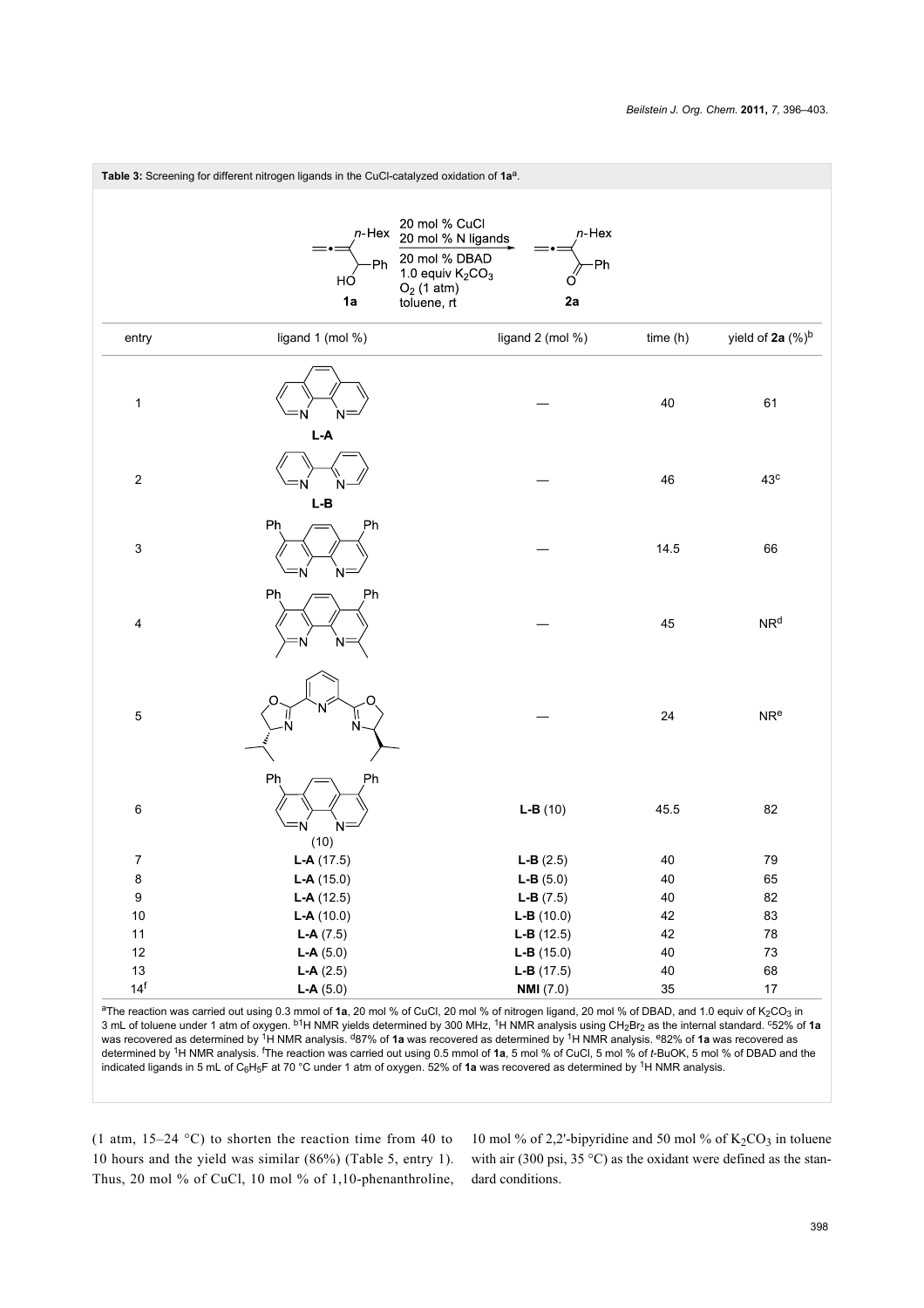Under the standard conditions a series of 1-aryl-2,3-allenols were oxidized to the corresponding 1,2-allenic aryl ketones: A *para*-nitro group led to a 63% yield of **2e** ([Table 5](#page-3-1), entry 5); heteroaryl groups such as furanyl and thienyl were also tolerated under the reaction conditions, affording the corresponding allenic ketones **2f** and **2g** in 61% and 73% yields, respectively ([Table 5](#page-3-1), entries 6 and 7), whilst the reaction of 1-naphthylsubstituted **1h** afforded **2h** in 74% yield [\(Table 5,](#page-3-1) entry 8). Trisubstituted allenic alcohol **1j** was also oxidized to the corresponding allenic ketone **2j** in 91% yield ([Table 5](#page-3-1), entry 10).

<span id="page-3-0"></span>

The reaction may be easily carried out on a 1 g scale: the oxidation of allenol **1k** afforded the corresponding allenic ketone **2k** in 74% yield in 12 hours with just 10 mol % of CuCl and 5 mol % each of 1,10-phenanthroline and 2,2'-bipyridine ([Scheme 1](#page-3-2)).

<span id="page-3-2"></span>

When the reaction of 1-alkyl-substituted-2,3-allenols oxidation was conducted under 1 atm of oxygen at 60 °C, 81% of conversion was observed and the corresponding allenic ketones **2l** and **2m** were obtained in 58% and 60% isolated yields (72% and 74% based on the starting material consumed), respectively ([Scheme 2\)](#page-4-0). As a comparison, it should be noted that when **1l** was oxidized with air (300 psi, 60 °C), the allenic ketone **2l** was formed in 43% 1H NMR yield with 73% conversion of **1l** within 10 hours.

<span id="page-3-1"></span>Table 5: The CuCl-catalyzed oxidation of allenic alcohols using air as the oxidant<sup>a</sup>. 20 mol % CuCl 10 mol % phen 10 mol % bpy 20 mol % DBAD 0.5 equiv K<sub>2</sub>CO<sub>3</sub>  $H\subset$ air (300 psi) toluene. 35 °C entry entry substrate substrate time (h) yield (%)<sup>b</sup>  $R^1$   $R^2$   $R^3$ 1 Ph *n-*C6H<sup>13</sup> H (**1a**) 10 86 **(2a)** 2 *p-*EtC6H<sup>4</sup> *n-*Pr H (**1b**) 10 83 **(2b)** 3 *p-*BrC6H<sup>4</sup> *n-*Pr H (**1c**) 6 80 **(2c)** 4 *p-*ClC6H<sup>4</sup> *n-*C6H<sup>13</sup> H (**1d**) 6 78 **(2d)** 5 *p-*O2NC6H<sup>4</sup> *n-*C6H<sup>13</sup> H (**1e**) 6 63 **(2e)** 6 3-furanyl *n-*C6H<sup>13</sup> H (**1f**) 11 61 **(2f)** 7 3-thienyl *n-*C5H<sup>11</sup> H (**1g**) 8.5 73 **(2g)** 8 1-naphthyl Me H (**1h**) 11 74 **(2h)** 9 Ph allyl H (**1i**) 11 75 **(2i)** 10 Ph Bu *n*-C5H11 (**1j**) 11 91 **(2j)**

<sup>a</sup>The reaction was carried out using 0.3 mmol of **1**, 20 mol % of CuCl, 10 mol % of phen, 10 mol % of bpy, 20 mol % of DBAD, and 0.5 equiv of K<sub>2</sub>CO<sub>3</sub> in 3 mL of toluene, air (300 psi, 35 °C (oil bath)). <sup>b</sup>Isolated yields.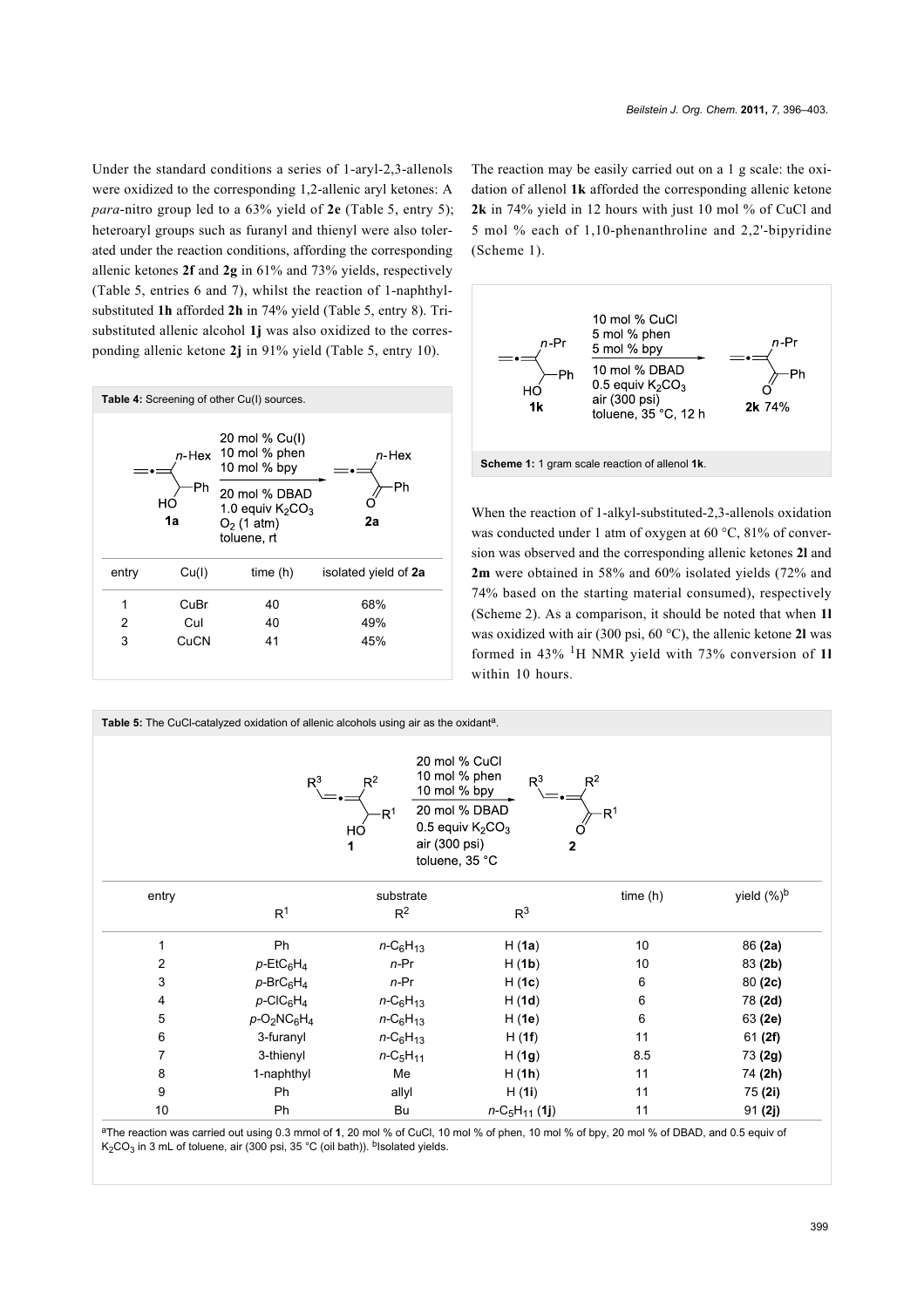<span id="page-4-0"></span>

# Conclusion

In conclusion, we have developed a method for the aerobic oxidation of 2,3-allenols, which uses molecular oxygen in air or pure oxygen as the oxidant. In this reaction, CuCl with a 1:1 ratio of 1,10-phenanthroline and bipyridine was used as the catalyst to provide the best results. A series of 1,2-allenic ketones were obtained in moderate to good yields under mild conditions. Compared to the traditional monoligand approach, allenols are obviously unique demanding a mixed ligands approach for better yields probably as a consequence of the coordinating ability of the allene moiety. Further study in this area is being pursued in this laboratory.

# **Experimental** General experimental methods for starting materials

The starting allenols **1a–e**, **1i**, **1k**, **1l**, **1m** were prepared via the reaction of propargyl bromides and corresponding aldehydes in the presence of SnCl<sub>2</sub> and NaI in DMF [\[39,40\];](#page-7-9) allenols 1f [\[41\]](#page-7-10), **1g** [\[42\],](#page-7-11) **1h** [\[43\]](#page-7-12), and **1j** [\[44\]](#page-7-13) were prepared as reported. These starting allenols were purified by flash chromatography before use.

### General experimental procedure for the aerobic oxidation of allenic alcohols 2-Hexyl-1-phenylbuta-2,3-dien-1-one (**2a**)

Typical procedure: 1,10-phenanthroline (5.5 mg, 0.03 mmol), 2,2'-bipyridine (4.7 mg, 0.03 mmol), CuCl (5.9 mg, 0.06 mmol),  $K_2CO_3$  (20.6 mg, 0.15 mmol), and 1.5 mL of dry toluene were added successively into an oven dried reaction vessel (sealed with a stopper to isolate the contents from atmospheric moisture). The resulting mixture was stirred at rt for 0.5 h. Then the stopper was removed to add DBAD (13.7 mg, 0.06 mmol), 2-hexyl-1-phenylbuta-2,3-dien-1-ol (69.6 mg, 0.3 mmol), and 1.5 mL of dry toluene. The reaction vessel was then transferred to an autoclave, which was charged with air to a pressure of 300 psi, and stirred at 35 °C (oil bath). After 10 h, the pressure was carefully released in the hood, the mixture filtered through a short column of silica gel (100–140 mesh) and washed with diethyl ether. Evaporation of the solvent and flash chromatography on silica gel (eluent: petroleum ether/ diethyl ether =  $30:1$ ) afforded 2a (59.3 mg, 86%): liquid; <sup>1</sup>H NMR (300 MHz, CDCl<sub>3</sub>) δ 7.76 (d,  $J = 7.2$  Hz, 2H), 7.49 (t, *J* = 7.4 Hz, 1H), 7.39 (t, *J* = 7.2 Hz, 2H), 5.04 (t, *J* = 2.7 Hz, 2H), 2.46–2.35 (m, 2H), 1.58–1.45 (m, 2H), 1.45–1.20 (m, 6H), 0.89 (t,  $J = 6.6$  Hz, 3H) ppm; <sup>13</sup>C NMR (75.4 MHz, CDCl<sub>3</sub>) δ 217.0, 194.9, 138.3, 131.9, 129.0, 127.8, 106.9, 79.3, 31.6, 28.9, 27.8, 22.6, 14.0 ppm; MS (*m*/*z*) 228 (M<sup>+</sup> , 7.25), 105 (100); IR (neat) 2927, 2857, 1933, 1653, 1599, 1450, 1312, 1273 cm<sup>-1</sup>; HRMS-EI ( $m/z$ ) calcd for C<sub>16</sub>H<sub>20</sub>O<sup>+</sup> [M<sup>+</sup>]: 228.1514; found: 228.1517.

#### 2-Propyl-1-(4-ethylphenyl)buta-2,3-dien-1-one (**2b**)

The reaction of 1,10-phenanthroline (5.3 mg, 0.03 mmol), 2,2' bipyridine (4.6 mg, 0.03 mmol), CuCl (5.9 mg, 0.06 mmol),  $K_2CO_3$  (20.8 mg, 0.15 mmol), dry toluene (1.5 mL), DBAD (13.7 mg, 0.06 mmol), and 2-propyl-1-(4-ethylphenyl)buta-2,3 dien-1-ol (64.7 mg, 0.3 mmol)/dry toluene (1.5 mL) afforded **2b** (53.0 mg, 83%): liquid; <sup>1</sup>H NMR (300 MHz, CDCl<sub>3</sub>)  $\delta$  7.73 (d, *J* = 8.1 Hz, 2H), 7.22 (d, *J* = 8.1 Hz, 2H), 5.05 (t, *J* = 2.9 Hz, 2H), 2.69 (q, *J* = 7.6 Hz, 2H), 2.44–2.32 (m, 2H), 1.63–1.45 (m, 2H), 1.25 (t, *J* = 7.5 Hz, 3H), 0.99 (t, *J* = 7.4 Hz, 3H) ppm; <sup>13</sup>C NMR (75.4 MHz, CDCl3) δ 216.5, 194.4, 148.8, 135.8, 129.3, 127.3, 106.5, 79.1, 30.1, 28.8, 21.1, 15.1, 13.7 ppm; MS (*m*/*z*) 214 (M<sup>+</sup>, 1.75), 133 (100); IR (neat) 2964, 2931, 2872, 1933, 1650, 1607, 1458, 1414, 1273, 1182, 1058 cm<sup>-1</sup>; HRMS-EI ( $m/z$ ) calcd for C<sub>15</sub>H<sub>18</sub>O<sup>+</sup> [M<sup>+</sup>]: 214.1358; found: 214.1360.

## 2-Propyl-1-(4-bromophenyl)buta-2,3-dien-1-one (**2c**) The reaction of 1,10-phenanthroline (5.4 mg, 0.03 mmol), 2,2' bipyridine (4.6 mg, 0.03 mmol), CuCl (5.9 mg, 0.06 mmol),  $K_2CO_3$  (20.6 mg, 0.15 mmol), dry toluene (1.5 mL), DBAD (13.8 mg, 0.06 mmol), and 2-propyl-1-(4-bromophenyl)buta-2,3-dien-1-ol (80.3 mg, 0.3 mmol)/dry toluene (1.5 mL) afforded  $2c$  (64.1 mg, 80%): liquid; <sup>1</sup>H NMR (300 MHz, CDCl<sup>3</sup> ) δ 7.62 (d, *J* = 8.7 Hz, 2H), 7.52 (d, *J* = 8.4 Hz, 2H), 5.07 (t, *J* = 2.9 Hz, 2H), 2.41–2.30 (m, 2H), 1.60–1.45 (m, 2H), 0.97 (t,  $J = 7.5$  Hz, 3H) ppm; <sup>13</sup>C NMR (75.4 MHz, CDCl<sub>3</sub>) δ 217.0, 193.7, 137.0, 131.1, 130.5, 126.7, 106.7, 79.7, 29.7, 21.1, 13.7 ppm; MS (*m*/*z*) 266 (M<sup>+</sup> (<sup>81</sup>Br), 1.68), 264 (M<sup>+</sup>  $(79Br)$ , 1.76), 185 (100); IR (neat) 2961, 2929, 2870, 1931, 1653, 1585, 1458, 1391, 1270, 1071, 1010 cm−<sup>1</sup> ; HRMS-EI  $(m/z)$  calcd for  $C_{13}H_{13}O^{81}Br^+$  [M<sup>+</sup>]: 266.0129; found: 266.0136.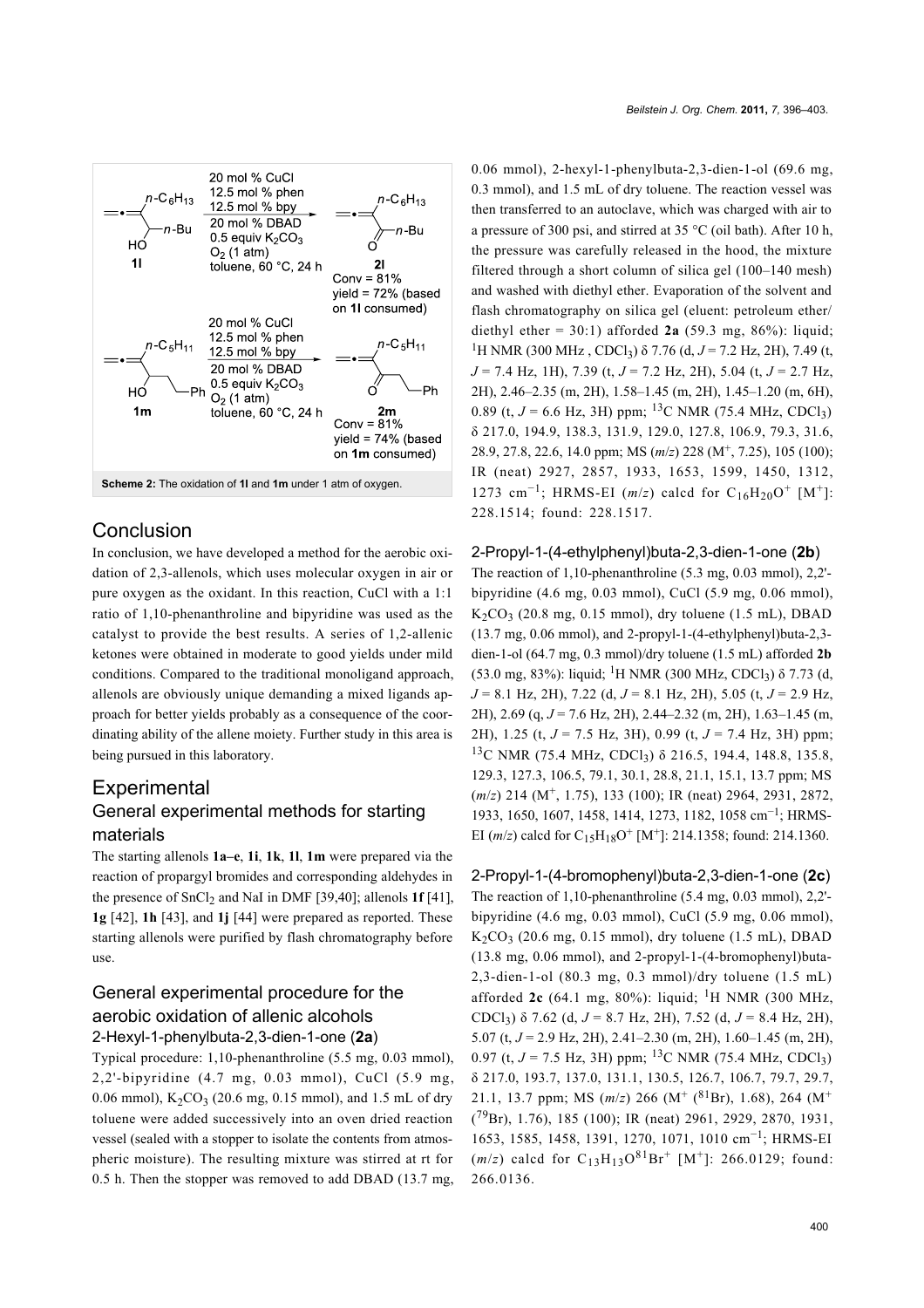#### 2-Hexyl-1-(4-chlorophenyl)buta-2,3-dien-1-one (**2d**)

The reaction of 1,10-phenanthroline (5.5 mg, 0.03 mmol), 2,2' bipyridine (4.8 mg, 0.03 mmol), CuCl (6.0 mg, 0.06 mmol),  $K_2CO_3$  (20.9 mg, 0.15 mmol), dry toluene (1.5 mL), DBAD (13.8 mg, 0.06 mmol), and 2-hexyl-1-(4 chlorophenyl)buta-2,3-dien-1-ol (79.6 mg, 0.3 mmol)/dry toluene (1.5 mL) afforded  $2d$  (62.0 mg, 78%): liquid; <sup>1</sup>H NMR (300 MHz, CDCl3) δ 7.70 (d, *J* = 8.4 Hz, 2H), 7.35 (d, *J* = 8.4 Hz, 2H), 5.06 (t, *J* = 2.6 Hz, 2H), 2.43–2.32 (m, 2H), 1.55–1.42 (m, 2H), 1.43–1.18 (m, 6H), 0.88 (t, *J* = 6.3 Hz, 3H) ppm; <sup>13</sup>C NMR (75.4 MHz, CDCl3) δ 217.0, 193.6, 138.2, 136.6, 130.4, 128.1, 106.9, 79.6, 31.6, 28.9, 27.7, 22.5, 14.0 ppm; MS (*m*/*z*) 264 (M<sup>+</sup> (<sup>37</sup>Cl), 0.76), 262 (M<sup>+</sup> (<sup>35</sup>Cl), 2.08), 139 (100); IR (neat) 2927, 2857, 1931, 1654, 1590, 1460, 1397, 1274, 1091 cm<sup>-1</sup>; HRMS-EI (*m*/*z*) calcd for C<sub>16</sub>H<sub>19</sub>O<sup>35</sup>Cl<sup>+</sup> [M<sup>+</sup>]: 262.1124; found: 262.1130.

#### 2-Hexyl-1-(4'-nitrophenyl)buta-2,3-dien-1-one (**2e**)

The reaction of 1,10-phenanthroline (5.5 mg, 0.03 mmol), 2,2' bipyridine (4.7 mg, 0.03 mmol), CuCl (5.9 mg, 0.06 mmol),  $K_2CO_3$  (20.8 mg, 0.15 mmol), dry toluene (1.5 mL), DBAD (13.9 mg, 0.06 mmol), and 2-hexyl-1-(4-nitrophenyl)buta-2,3 dien-1-ol (82.7 mg, 0.3 mmol)/dry toluene (1.5 mL) afforded **2e**  $(51.4 \text{ mg}, 63%)$  (eluent: petroleum ether/diethyl ether = 20:1): liquid; 1H NMR (300 MHz, CDCl3) δ 8.24 (d, *J* = 8.7 Hz, 2H), 7.84 (d, *J* = 8.7 Hz, 2H), 5.12 (t, *J* = 2.9 Hz, 2H), 2.44–2.33 (m, 2H), 1.57–1.44 (m, 2H), 1.44–1.20 (m, 6H), 0.89 (t, *J* = 6.5 Hz, 3H) ppm; 13C NMR (75.4 MHz, CDCl3) δ 218.0, 193.4, 149.4, 143.6, 129.7, 123.1, 107.6, 80.4, 31.5, 28.8, 27.7, 27.3, 22.5, 14.0 ppm; MS (*m*/*z*) 273 (M<sup>+</sup> , 2.56), 150 (100); IR (neat) 2927, 2857, 1930, 1660, 1602, 1526, 1461, 1349, 1272, 1104, 1011 cm<sup>-1</sup>; HRMS-EI ( $m/z$ ) calcd for C<sub>16</sub>H<sub>19</sub>NO<sub>3</sub><sup>+</sup> [M<sup>+</sup>]: 273.1365; found: 273.1367.

#### 2-Hexyl-1-(3-furanyl)buta-2,3-dien-1-one (**2f**)

The reaction of 1,10-phenanthroline (5.4 mg, 0.03 mmol), 2,2' bipyridine (4.8 mg, 0.03 mmol), CuCl (6.2 mg, 0.06 mmol),  $K_2CO_3$  (21.3 mg, 0.15 mmol), dry toluene (1.5 mL), DBAD (13.6 mg, 0.06 mmol), and 2-hexyl-1-(3-furanyl)buta-2,3-dien-1-ol (66.2 mg, 0.3 mmol)/dry toluene (1.5 mL) afforded **2f** (40.4 mg, 61%): liquid; <sup>1</sup>H NMR (300 MHz, CDCl<sub>3</sub>) δ 8.10  $(s, 1H)$ , 7.37  $(s, 1H)$ , 6.81  $(d, J = 1.2 \text{ Hz}, 1H)$ , 5.21  $(t, J =$ 2.9 Hz, 2H), 2.39–2.27 (m, 2 H), 1.52–1.38 (m, 2H), 1.38–1.18 (m, 6H), 0.87 (t,  $J = 6.5$  Hz, 3H) ppm; <sup>13</sup>C NMR (75.4 MHz, CDCl<sup>3</sup> ) δ 215.8, 186.4, 147.4, 143.0, 126.7, 110.0, 108.1, 80.0, 31.6, 28.9, 27.8, 27.6, 22.6, 14.1 ppm; MS (*m*/*z*) 218 (M<sup>+</sup> , 3.49), 95 (100); IR (neat) 2956, 2928, 2857, 1933, 1724, 1645, 1561, 1509, 1458, 1379, 1311, 1163, 1077, 1009 cm−<sup>1</sup> ; HRMS-EI ( $m/z$ ) calcd for  $C_{14}H_{18}O_2^+$  [M<sup>+</sup>]: 218.1307; found: 218.1305.

#### 2-Pentyl-1-(3-thienyl)buta-2,3-dien-1-one (**2g**)

The reaction of 1,10-phenanthroline (5.5 mg, 0.03 mmol), 2,2' bipyridine (4.8 mg, 0.03 mmol), CuCl (5.9 mg, 0.06 mmol),  $K_2CO_3$  (20.9 mg, 0.15 mmol), dry toluene (1.5 mL), DBAD (13.7 mg, 0.06 mmol), and 2-pentyl-1-(3-thienyl)buta-2,3-dien-1-ol (66.4 mg, 0.3 mmol)/dry toluene (1.5 mL) afforded **2g** (48.3 mg, 73%) (eluent: petroleum ether/diethyl ether =  $50:1$ ): liquid; 1H NMR (300 MHz, CDCl3) δ 8.07 (d, *J* = 1.8 Hz, 1H) 7.53 (d,  $J = 4.8$  Hz, 1H), 7.25 (dd,  $J_1 = 4.8$  Hz,  $J_2 = 3.3$  Hz, 1H), 5.16 (d, *J* = 2.7 Hz, 2H), 2.41–2.32 (m, 2H), 1.56–1.42 (m, 2H), 1.42–1.24 (m, 4H), 0.90 (t, *J* = 6.6 Hz, 3H) ppm; <sup>13</sup>C NMR (75.4 MHz, CDCl3) δ 216.0, 187.1, 141.5, 132.2, 128.2, 125.1, 107.6, 79.6, 31.4, 27.9, 27.5, 22.4, 14.0 ppm; MS (*m*/*z*) 220 (M<sup>+</sup>, 3.02), 111 (100); IR (neat) 2956, 2927, 2861, 1933, 1641, 1511, 1460, 1411, 1260, 1082 cm−<sup>1</sup> ; HRMS-EI  $(m/z)$  calcd for C<sub>13</sub>H<sub>16</sub>OS<sup>+</sup> [M<sup>+</sup>]: 220.0922; found: 220.0922.

#### 2-Methyl-1-(1-naphthyl)buta-2,3-dien-1-one (**2h**)

The reaction of 1,10-phenanthroline (5.5 mg, 0.03 mmol), 2,2' bipyridine (4.8 mg, 0.03 mmol), CuCl (6.2 mg, 0.06 mmol),  $K<sub>2</sub>CO<sub>3</sub>$  (21.4 mg, 0.15 mmol), dry toluene (1.5 mL), DBAD (13.5 mg, 0.06 mmol), and 2-methyl-1-naphthylbuta-2,3-dien-1 ol (63.6 mg, 0.3 mmol)/dry toluene (1.5 mL) afforded **2h** (47.2 mg, 74%, an unknown substance could not be separated via column chromatography and the purity of **2h** is 95%, which was determined by  ${}^{1}H$  NMR with mesitylene as the internal standard): liquid; <sup>1</sup>H NMR (300 MHz, CDCl<sub>3</sub>)  $\delta$  8.11–8.03 (m, 1H), 7.95–7.81 (m, 2H), 7.61–7.39 (m, 4H), 4.80 (q, *J* = 2.8 Hz, 2H), 2.11 (t,  $J = 2.7$  Hz, 3H) ppm; <sup>13</sup>C NMR (75.4 MHz, CDCl3) δ 218.6, 197.5, 136.8, 133.5, 130.6, 130.4, 128.2, 126.9, 126.5, 126.1, 125.3, 123.9, 104.8, 78.2, 13.8 ppm; MS (*m*/*z*) 208 (M<sup>+</sup>, 63.16), 155 (100); IR (neat) 3059, 1957, 1930, 1650, 1508, 1285, 1251, 1204, 1155, 1080, 1059 cm−<sup>1</sup> ; HRMS-EI ( $m/z$ ) calcd for C<sub>15</sub>H<sub>12</sub>O [M<sup>+</sup>]: 208.0888; found: 208.0887.

#### 2-Allyl-1-phenylbuta-2,3-dien-1-one (**2i**)

The reaction of 1,10-phenanthroline (5.4 mg, 0.03 mmol), 2,2' bipyridine (4.6 mg, 0.03 mmol), CuCl (6.1 mg, 0.06 mmol),  $K_2CO_3$  (21.5 mg, 0.15 mmol), dry toluene (1.5 mL), DBAD (13.7 mg, 0.06 mmol), and 2-allyl-1-phenylbuta-2,3-dien-1-ol (55.1 mg, 0.3 mmol)/dry toluene (1.5 mL) afforded **2i** (41.1 mg, 75%) (eluent: petroleum ether/diethyl ether =  $40:1$ ): liquid; <sup>1</sup>H NMR (300 MHz, CDCl<sub>3</sub>) δ 7.78 (d, *J* = 7.8 Hz, 2H), 7.50 (t, *J* = 7.2 Hz, 1H), 7.39 (t, *J* = 7.5 Hz, 2H), 5.98–5.82 (m, 1H), 5.22–5.04 (m, 4H), 3.20–3.14 (m, 2H) ppm; <sup>13</sup>C NMR (75.4 MHz, CDCl<sup>3</sup> ) δ 217.2, 194.1, 138.0, 134.9, 132.1, 129.0, 127.8, 116.4, 105.3, 79.8, 32.5 ppm; MS (*m*/*z*) 184 (M<sup>+</sup> , 2.53), 105 (100); IR (neat) 3081, 3062, 2982, 1956, 1931, 1651, 1598, 1578, 1447, 1422, 1316, 1272 cm−<sup>1</sup> ; HRMS-EI (*m*/*z*) calcd for  $C_{13}H_{12}O$  [M<sup>+</sup>]: 184.0888; found: 184.0889.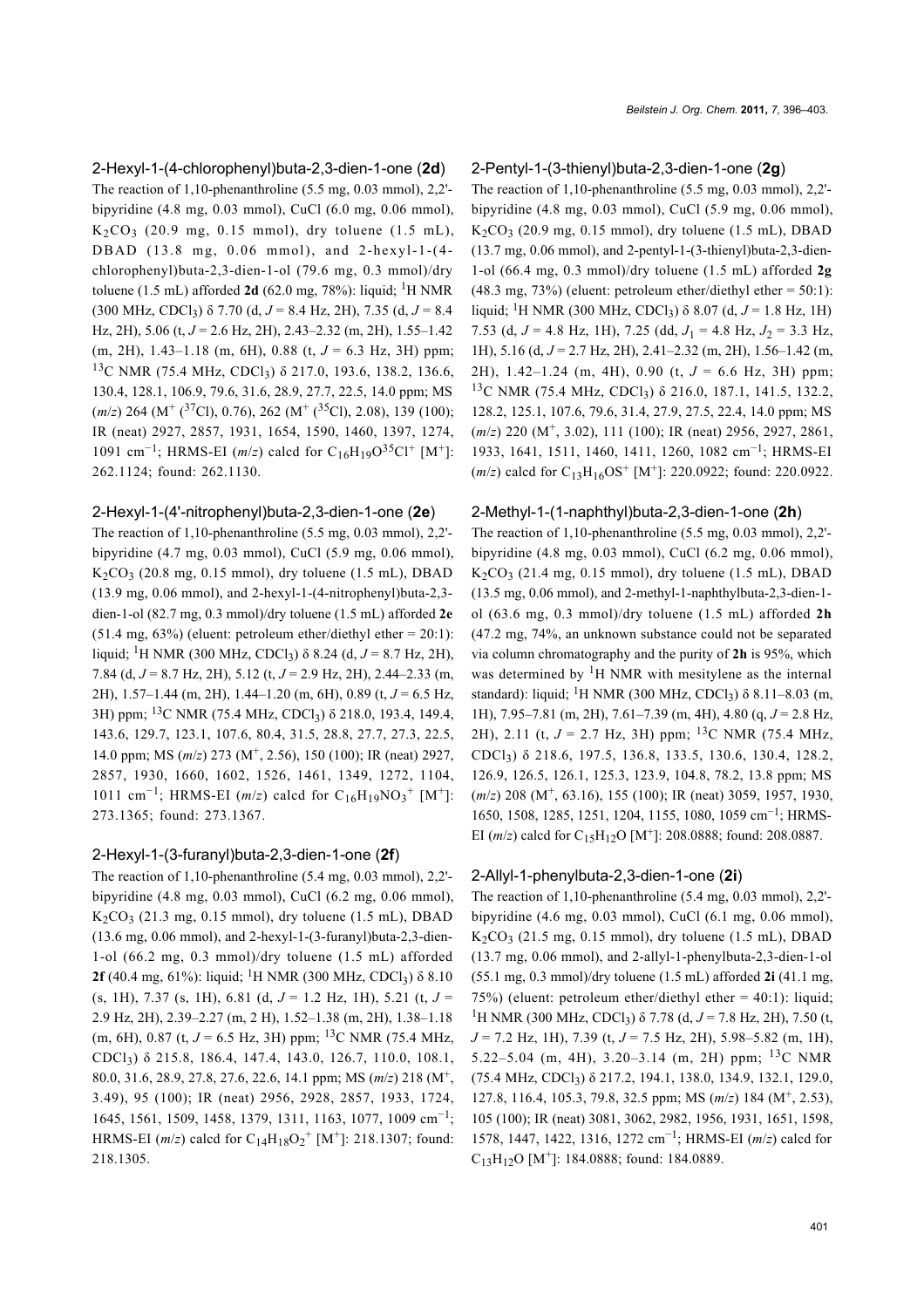#### 2-Butyl-1-phenylnona-2,3-dien-1-one (**2j**)

The reaction of 1,10-phenanthroline (5.6 mg, 0.03 mmol), 2,2' bipyridine (4.9 mg, 0.03 mmol), CuCl (6.2 mg, 0.06 mmol),  $K_2CO_3$  (21.5 mg, 0.15 mmol), dry toluene (1.5 mL), DBAD (14.1 mg, 0.06 mmol), and 2-butyl-1-phenylnona-2,3-dien-1-ol (82.2 mg, 0.3 mmol)/dry toluene (1.5 mL) afforded **2j** [\[43\]](#page-7-12)  $(74.8 \text{ mg}, 91\%)$ : liquid; <sup>1</sup>H NMR (300 MHz, CDCl<sub>3</sub>) 7.71 (d, *J* = 7.8 Hz, 2H), 7.50–7.42 (m, 1H), 7.40–7.32 (m, 2H), 5.36 (t, *J* = 7.2 Hz, 1H), 2.48–2.30 (m, 2H), 2.16–1.96 (m, 2H), 1.55–1.11 (m, 10H), 0.93 (t,  $J = 6.9$  Hz, 3H), 0.84 (t,  $J =$ 7.2 Hz, 3H) ppm;  $^{13}$ C NMR (75.4 MHz, CDCl<sub>3</sub>)  $\delta$  213.3, 195.7, 138.9, 131.5, 128.8, 127.6, 107.4, 95.0, 31.1, 30.2, 28.6, 28.4, 27.8, 22.31, 22.29, 13.89, 13.86 ppm.

#### 2-Propyl-1-phenylbuta-2,3-dien-1-one (**2k**)

The reaction of 1,10-phenanthroline (49.1 mg, 0.27 mmol), 2,2' bipyridine (42.6 mg, 0.27 mmol), CuCl (54.2 mg, 0.54 mmol),  $K<sub>2</sub>CO<sub>3</sub>$  (373.8 mg, 2.7 mmol), dry toluene (9 mL), DBAD (124.4 mg, 0.54 mmol), and 2-propyl-1-phenylbuta-2,3-dien-1 ol (1.0141 g, 5.4 mmol)/dry toluene (9 mL) afforded **2k** (0.7512 g, 74%): liquid; <sup>1</sup>H NMR (300 MHz, CDCl<sub>3</sub>)  $\delta$  7.76 (d, *J* = 7.5 Hz, 2H), 7.50 (t, *J* = 7.4 Hz, 1H), 7.39 (t, *J* = 7.5 Hz, 2H), 5.05 (s, 2H), 2.39 (t, *J* = 7.2 Hz, 2H), 1.62–1.46 (m, 2H), 0.99 (t, *J* = 7.5 Hz, 3H) ppm; <sup>13</sup>C NMR (75.4 MHz, CDCl<sub>3</sub>) δ 217.1, 194.9, 138.3, 131.9, 129.0, 127.8, 106.7, 79.3, 29.9, 21.1, 13.7 ppm; MS ( $m/z$ ) 186 (M<sup>+</sup>, 6.46), 105 (100); IR (neat) 2961, 2932, 2872, 1933, 1651, 1598, 1578, 1447, 1315, 1271 cm<sup>-1</sup>; HRMS-EI ( $m/z$ ) calcd for C<sub>13</sub>H<sub>14</sub>O<sup>+</sup> [M<sup>+</sup>]: 186.1045; found: 186.1045.

### General experimental procedure for the oxidation of allenic alcohols with pure oxygen 3-Hexylocta-1,2-dien-4-one (**2l**)

Typical procedure: 1,10-phenanthroline (6.9 mg, 0.0375 mmol), 2,2'-bipyridine (5.8 mg, 0.0375 mmol), CuCl (5.9 mg, 0.06 mmol), and  $K_2CO_3$  (20.9 mg, 0.15 mmol) were added sequentially to an oven dried Schlenk tube, which was purged with air and refilled with oxygen (twice). Then 1.5 mL of dry toluene was added, the resulting mixture was stirred at rt for 0.5 h which was followed by the sequential addition of DBAD (14.0 mg, 0.06 mmol), 2-hexyl-1-butylbuta-2,3-dien-1-ol (63.8 mg, 0.3 mmol) and 1.5 mL of dry toluene. After stirring at 60 °C for 24 h, the reaction mixture was filtered through silica gel (100–140 mesh) and washed with diethyl ether. Evaporation of the solvent and flash chromatography on silica gel (eluent: petroleum ether/ether = 50:1) afforded **2l** (37.1 mg, 58%) (conv. =  $81\%$ , yield =  $72\%$  (based on the alcohol consumed)): liquid; <sup>1</sup>H NMR (300 MHz, CDCl<sub>3</sub>) δ 5.14 (d, *J* = 2.7 Hz, 2H), 2.62 (t, *J* = 7.4 Hz, 2H), 2.18–2.09 (m, 2H), 1.60–1.47 (m, 2H), 1.42–1.18 (m, 10H), 0.92–0.78 (m, 6H) ppm; <sup>13</sup>C NMR (75.4 MHz, CDCl<sub>3</sub>) δ 216.2, 201.3, 108.5, 79.3,

38.9, 31.6, 28.8, 27.8, 27.2, 26.2, 22.5, 22.3, 14.0, 13.8 ppm; MS (*m*/*z*) 208 (M<sup>+</sup> , 1.00), 85 (100); IR (neat) 2958, 2929, 2862, 1934, 1679, 1461, 1174 cm−<sup>1</sup> ; HRMS-EI (*m*/*z*) calcd for  $C_{14}H_{24}O^+$  [M<sup>+</sup>]: 208.1827; found: 208.1828.

#### 4-Pentyl-1-phenylhexa-4,5-dien-3-one (**2m**)

The reaction of 1,10-phenanthroline (6.9 mg, 0.0375 mmol), 2,2'-bipyridine (5.9 mg, 0.0375 mmol), CuCl (6.1 mg, 0.06 mmol),  $K_2CO_3$  (21.4 mg, 0.15 mmol), dry toluene (1.5 mL), DBAD (13.9 mg, 0.06 mmol), and 2-pentyl-1-  $(phenylethyl) but a-2, 3-dien-1-ol (72.7 mg, 0.3 mmol)/dry$ toluene (1.5 mL) afforded **2m** (43.8 mg, 60%) (conv. = 81%, yield =  $74\%$  (based on the alcohol consumed)): liquid; <sup>1</sup>H NMR (300 MHz, CDCl3) δ 7.31–7.22 (m, 2H), 7.22–7.13 (m, 3H), 5.13 (s, 2 H), 3.02–2.85 (m, 4H), 2.22–2.10 (m, 2H), 1.45–1.20 (m, 6H), 0.88 (t,  $J = 6.5$  Hz, 3H) ppm; <sup>13</sup>C NMR (75.4 MHz, CDCl3) δ 216.3, 200.1, 141.3, 128.3, 126.0, 108.6, 79.7, 40.9, 31.4, 30.9, 27.4, 26.1, 22.4, 14.0 ppm; MS (*m*/*z*) 242 (M<sup>+</sup> , 0.87), 105 (100); IR (neat) 2956, 2928, 2861, 1933, 1678, 1496, 1456, 1171, 1100 cm−<sup>1</sup> ; Anal. calcd for C17H22O: C, 84.25; H, 9.15. found: C, 84.16; H, 9.50.

# Supporting Information

Supporting Information File 1

 ${}^{1}$ H and  ${}^{13}$ C NMR spectra of products prepared. [\[http://www.beilstein-journals.org/bjoc/content/](http://www.beilstein-journals.org/bjoc/content/supplementary/1860-5397-7-51-S1.pdf) [supplementary/1860-5397-7-51-S1.pdf\]](http://www.beilstein-journals.org/bjoc/content/supplementary/1860-5397-7-51-S1.pdf)

## Acknowledgements

Financial support from the National Basic Research Program of China (2009CB825300) is greatly appreciated.

### References

- <span id="page-6-0"></span>1. Sheldon, R. A.; Kochi, J. K. *Metal-Catalyzed Oxidations of Organic Compounds;* Academic Press: New York, 1981.
- 2. Trost, B. M.; Fleming, I.; Ley, S. V. *Comprehensive Organic Synthesis;* Pergamon: Oxford, 1991; Vol. 7.
- <span id="page-6-1"></span>3. Fatiadi, A. J. *Synthesis* **1976,** 65. [doi:10.1055/s-1976-23961](http://dx.doi.org/10.1055%2Fs-1976-23961)
- <span id="page-6-2"></span>4. Cainelli, G.; Cardillo, G. *Chromium Oxidations in Organic Chemistry;* Springer: Berlin, 1984.
- <span id="page-6-3"></span>5. Anastas, P.; Warner, J. *Green Cemistry: Theory and Practice;* Oxford University Press: Oxford, 1998.
- <span id="page-6-4"></span>6. Blackburn, T. F.; Schwartz, J. *J. Chem. Soc., Chem. Commun.* **1977,** 157. [doi:10.1039/C39770000157](http://dx.doi.org/10.1039%2FC39770000157)
- 7. Peterson, K. P.; Larock, R. C. *J. Org. Chem.* **1998,** *63,* 3185. [doi:10.1021/jo971268k](http://dx.doi.org/10.1021%2Fjo971268k)
- 8. Nishimura, T.; Onoue, T.; Ohe, K.; Uemura, S. *J. Org. Chem.* **1999,** *64,* 6750. [doi:10.1021/jo9906734](http://dx.doi.org/10.1021%2Fjo9906734)
- 9. ten Brink, G. J.; Arends, I. W. C. E.; Sheldon, R. A. *Science* **2000,** *287,* 1636. [doi:10.1126/science.287.5458.1636](http://dx.doi.org/10.1126%2Fscience.287.5458.1636)